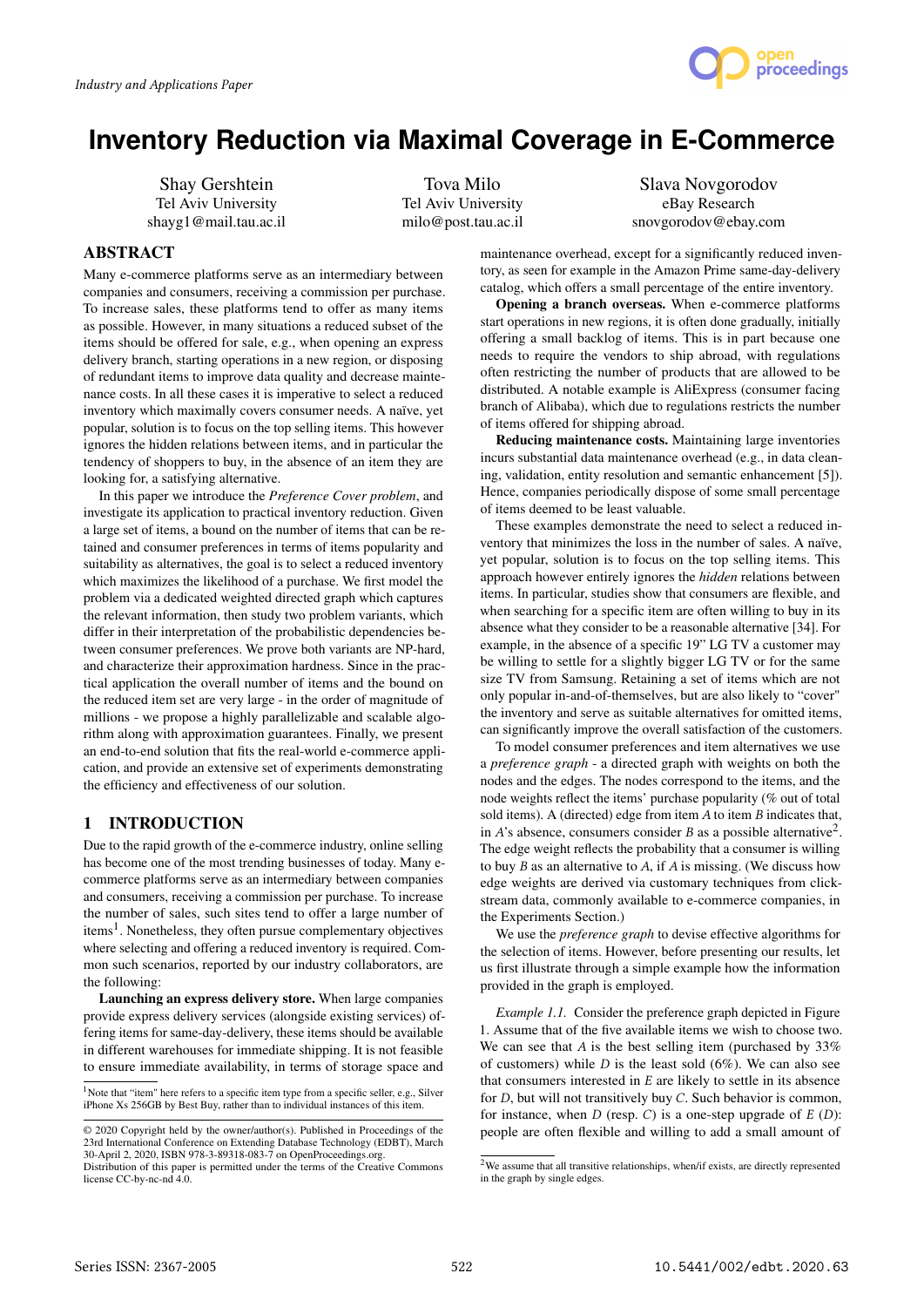

Figure 1: Sample graph of items

money in return for an upgrade, but a two-steps delta may be overly expensive. We can also see that consumers interested in  $C(B)$  will settle in its absence for  $B(C)$ , and that  $B$  is a more likely replacement for A than C. Selecting the two best-sold items, A and B, is likely to satisfy about 77% of the customers (those interested in C, who in its absence are likely to purchase B, and those interested in A and B). Interestingly, a more careful analysis (which we only describe here intuitively and will formalize later in the paper) shows that in fact retaining  $B$  and  $D$  (the least sold item!) is the optimal solution, covering <sup>87</sup>.3% of requests. Intuitively this is because  $B$  covers most requests for  $A$ ,  $B$ , and  $C$ , whereas  $D$ covers itself and most of E. In this simple example the sets of requests served by the two retained items are disjoint, but a similar analysis can be applied to general overlapping cases.

The probability of a purchase is contingent on the dependencies between choosing different alternatives. Such dependencies can be extremely complicated, hence a practical model should simplify them in a manner which approximates well real life settings. We define in this paper two variants of the Preference Cover problem, which we have observed to be most prevalent in real-world e-commerce applications (see technical discussion in Section 5.2), the *Independent* and the *Normalized* variants. These variants differ by the semantics of edge dependencies. The Independent variant assumes independence between all alternatives. Whereas, the Normalized variant assumes that each consumer considers at most one item as an alternative she will actually buy, and thus the sum of weights of outgoing edges from any item is bounded by 1 (hence the name Normalized). In the experiments section, we show that both variants capture real-world consumer behavior. We will discuss the similarity and differences between these two problem variants (and when each is suitable) in depth in the following sections and propose effective algorithms to solve both.

To get an idea on what one may hope to achieve in terms of efficiency, we first study the computational complexity of the two problem variants. We prove that both are  $NP$ -hard but have different approximation bounds. Nevertheless, we devise a single greedy scheme that, with only minor adaptations, is able to support both variants, providing in both cases approximation guarantees. For the Independent variant we also prove this to be the optimal approximation ratio (matching the inapproximability bound we proved). For the Normalized variant, we show (by proving equivalence to the Max Vertex Cover problem) that while tighter theoretical upper bounds do exist, their corresponding algorithms are not scalable and thus impractical for our setting. Indeed, in the e-commerce application that we study here, both the overall number of available items and the number of items to be selected are very large - in the order of magnitude of millions. Thus, scalability is critical. Our solution consequently trades off the tightness of approximation guarantee in return for improved performance.

The simple greedy scheme which we use to solve both problem variants is highly parallelizable and scalable. It further has the added value of allowing to directly solve the complementary minimization problem, where, instead of an upper bound on the number of items to retain, one is given a lower bound on the percentage of item requests that should be covered, and the goal is to identify the smallest set of items that achieves the required coverage. Note that a naive solution for this complementary problem can be obtained via binary search on the target set size, by running any algorithm for the original problem. But this incurs a  $O(\log n)$ factor overhead, n being the number of available items. Our direct greedy approach allows to avoid this overhead.

Our contributions can be summarized as follows.

- (1) We formulate the Preference Cover problem and propose a graph-based model to capture it, with two natural possible variants.
- (2) We study the theoretical computational complexity of the two problem variants and prove their NP-hardness and approximation hardness.
- (3) We propose efficient algorithms to solve both variants, and prove their approximation guarantees.
- (4) To demonstrate the practicality of our approach we describe the process of creating the preference graph from data available to actual e-commerce companies, based on well agreed upon inference methods in e-commerce research.
- (5) We present an extensive experimental study, based on realworld data from a large e-commerce company, for both variants of the problem, demonstrating the effectiveness and efficiency of our algorithms.

Finally, we note that in the problem setting that we study here (which is common to many intermediary platforms [1]) the commission-per-purchase (or the perceived gain per purchase) is considered fixed and the intermediary platform is indifferent to the items' cost/revenue or required physical storage. Extending our work to support varying revenues and storage considerations, in a scalable manner, is an intriguing future work. We overview, in the Related Work, results in the field of operational research that incorporate such factors but in more complex models that do not lend to practical big data solutions. Other lines of work that bear resemblance to ours are recommendation systems and query results diversification. However, as we explain in the Related Work, the optimization problems they study differ from ours, yielding different complexity results and algorithms.

A first prototype of our system was implemented with help of our industry collaborators, and demonstrated at CIKM'19 [15]. The short paper accompanying the demonstration gives only a brief overview of the system architecture, whereas the present work provides a comprehensive description of the underlying model, algorithms and applications.

Paper outline. Section 2 provides the necessary definitions and formalism behind our problem. Sections 3 and 4 each study one of the two variants of our problem. Implementation and experimental studies are presented in Section 5. Finally, the related work appears in Section 6, and we conclude in Section 7.

## 2 PRELIMINARIES

We introduce here the *Preference Cover* problem. We start by formally describing the general model along with two concrete variants - the Independent and the Normalized variants.

Recall that the main motivation for our problem is an e-commerce setting, where consumers are interested in specific items but, if not available, may be willing to settle for some alternatives. Given a bound on the number of different item types a store may offer, our goal is to retain those which maximize the likelihood of purchase.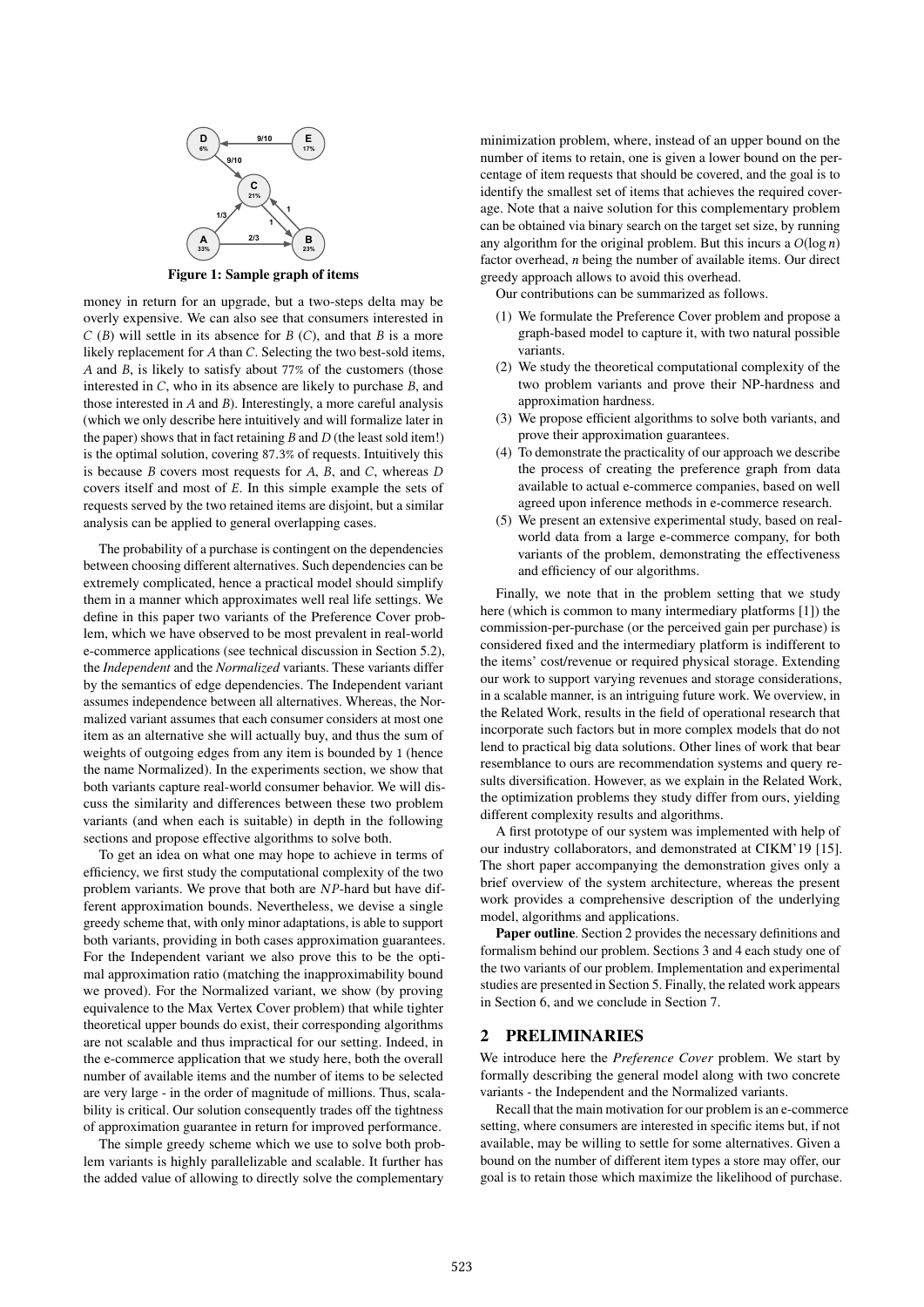Formally, we represent consumer preferences via a *Preference Graph* which, along with an integer k, serve as input for the Preference Cover problem. A preference graph  $G = (V, E, W_V, W_E)$ is a directed graph with weighted vertices and edges. The vertex set V corresponds to *n* items. For each vertex  $v \in V$ , its weight,  $W_V(v) \in [0, 1]$ , is defined as the probability of v being requested by a consumer. The sum of all node weights is therefore 1. We say that  $u$  is a *neighbor* of  $v$  if there exists an outgoing edge from  $v$  into  $u$ . The neighbors of a node  $v$  are all the items that are considered by consumers as possible alternatives. For each edge from v into a neighbor node u, its weight,  $W_E(v, u) \in (0, 1]$ , implies the probability of  $u$  matching a request for  $v$  as an alternative. We explain later how these edge weights are computed and interpreted. For simplicity we omit in the sequel subscripts of weighting functions when clear from context.

Given a number k, our goal is to choose a subset  $S \subseteq V$  of k items, marking them as *retained*. Given a request for item  $v$ , if it is retained, the request is considered *matched*. Otherwise, if v is not retained, a request has some probability of being matched by another retained neighboring item of  $v$ , as indicated by the weights of edges outgoing from  $v$  into its retained neighbors. We define a target function  $C: 2^V \rightarrow [0, 1]$ , s.t. assuming S is the retained set of items,  $C(S)$  is the probability a request drawn from the distribution indicated by the node weights is matched. The *Preference Cover problem* aims to compute arg  $\max_{S_1|S|=k} C(S)$ .<br>We are ultimately only interested in whether or not a request is We are ultimately only interested in whether or not a request is matched, and it makes no difference theoretically which item matches it. This corresponds to a real-life setting where intermediary platforms value the selling of each item as equally beneficial, and accordingly seek to maximize the number of sales.

We term  $C(\cdot)$  as the *Cover function*, and say that the value  $C(S)$ is the *cover of* S. Similarly, we call the probability a request for v is matched by a retained set  $S$  as the cover of  $v$  by  $S$ .

An explicit formula for computing  $C(\cdot)$  is contingent on the dependencies, if such exist, between the probabilities indicated by the edges. In this paper we study two variants of the problem which, as our analysis of real data indicates, approximate well common real life scenarios: the *Independent* variant assumes that the probabilities modeled by edges are independent, while the *Normalized* variant assumes that each consumer considers at most one item as a most suitable alternative. In both cases, the goal is to retain the set of items which covers most of the predicted requests as implied by the preferences model.

In both variants when considering alternatives for a request for item  $v$ , we only take into account  $v$ 's immediate neighbors. This is because, as mentioned earlier, the possible transitive processes of considering an alternative followed by an alternative to that alternative and so on is already taken into account when constructing the graph and assigning edge weights, which means, intuitively, that the preference graph is the transitive closure of a graph modeling the probabilities to correspond to such replacement paths.

We now formally describe the two variants we study in this paper. In the presentation below, given a retained set S we denote the retained neighbors of node v by  $R_v(S) = \{u | (v, u) \in E, u \in S\}$ 

#### 2.1 Independent variant

In the *Independent* variant we assume complete independence between the edges. Namely, the probability a given alternative matches a request is not affected by whether or not a different alternative matches it. Thus, the probability of the event of not matching a request for a non-retained item  $v$ , which occurs when no retained alternative is suitable, is, due to independence, the product of all such probabilities,  $\prod_{u \in R_v(S)} (1 - W(v, u))$ . The probability of the complement of this event which is matching the probability of the complement of this event, which is matching the request, is  $1 - \prod_{u \in R_v(S)} (1 - W(v, u))$ . We next formally define<br>the Independent variant of the Preference Cover problem the Independent variant of the Preference Cover problem.

*Definition 2.1 (IPC<sub>k</sub>).* Given a preference graph G and an in-<br>ter k, the Independent Preference Cover problem (IPC<sub>i</sub>) is teger k, the Independent Preference Cover problem  $(IPC_k)$  is<br>computing arg max  $_{\text{SUS}}$  is  $C(S)$  where computing arg max $_{S, |S|=k} C(S)$ , where

$$
C(S) = \sum_{v \in S} W(v) + \sum_{v \in V \setminus S} \left[ W(v) \cdot (1 - \prod_{u \in R_v(S)} (1 - W(v, u))) \right]
$$

The first addend is due to requests for retained items being matched with probability 1. The second addend corresponds to summing over all items not in  $S$ , for each such item  $v$  adding the probability it is both requested  $(W(v))$  and covered by S  $((1 - \prod_{u \in R_v(S)} (1 - W(v, u)))$ . Recall that we are computing the purchasing probability of a single consumer session, which in purchasing probability of a single consumer session, which in the hypothetical case where all items are available would have resulted in a purchase. The overall expected number of sales, given only S is retained, is thus the number of such sessions times  $C(S)$ . Cases where a consumer is looking to purchase several items, or several copies of the same items, are modeled as separate sessions.

## 2.2 Normalized Variant

In the *Normalized* variant we assume that each consumer considers at most one item as a suitable alternative (i.e. the item she will actually buy). Neighbors are therefore dependent, in the sense that for any requested item  $v$ , a retained neighbor matching the request implies that all other neighbors do not. It follows that the sum of the weights of all edges outgoing from any given node is at most 1, and given a request for a non-retained item  $v$ , the probability it is matched is  $\sum_{u \in R_v(S)} W(v, u)$ . We next formally define the<br>Normalized variant of the Preference Cover problem Normalized variant of the Preference Cover problem.

*Definition 2.2 (NPC<sub>k</sub>)*. Given a preference graph G and an  $\epsilon$  the Normalized Preference Cover problem (NPC<sub>t)</sub> is integer k, the Normalized Preference Cover problem  $(NPC_k)$  is<br>computing arg max  $\epsilon_{k+1}$  (CS) where computing arg max $_{S, |S|=k} C(S)$ , where

$$
C(S) = \sum_{v \in S} W(v) + \sum_{v \in V \setminus S} \left[ W(v) \cdot \sum_{u \in R_v(S)} W(v, u) \right]
$$

Here again the first addend,  $\sum_{v \in S} W(v)$ , is due to requests<br>tretained items being matched with probability 1. The second for retained items being matched with probability 1. The second addend corresponds to summing over all items not in S, and for each such item v adding the probability it is both requested  $(W(v))$ and covered by  $S \left( \sum_{u \in R_v(S)} W(v, u) \right)$ .<br>We discuss the choice of these part

We discuss the choice of these particular variants and which real-life settings they correspond to in Section 5. Intuitively, the Independent variant asserts that the opinion on the suitability of a given alternative is not demonstrated to be strongly dependent for most consumers on their opinion of other alternatives. The dependencies are either insignificant overall or tend to cancel out when summed over the entire user base. In contrast, the Normalized variant is suited for domains where it is demonstrated that consumer requests are often very specific in nature, and the number of suitable alternatives is very small, which the Normalized variant models as a single alternative at most per request (though this can be a different alternative per each request for the same item). Finally, note that the weight of a node does not necessarily represent the probability of a premeditated and explicit request for the item, rather, more generally, the probability, given all items are available and a purchase is made, of this specific item being the one purchased.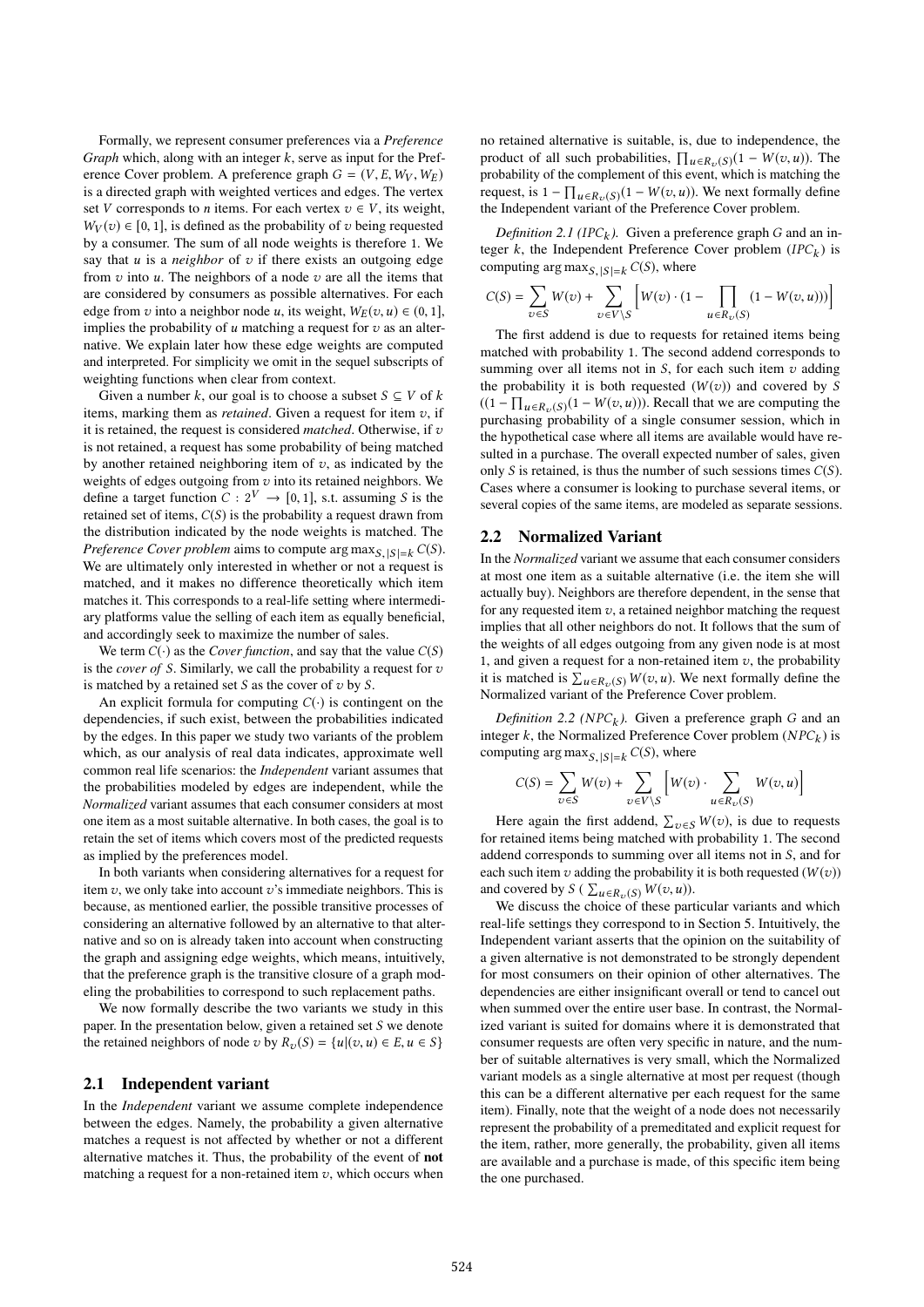## 2.3 Set functions

We next present some general definitions and results pertaining to set functions ( $f : 2^V \to \mathbb{R}$ , given universe V), which will be useful in the following sections for formally characterizing  $C(\cdot)$ .

*Definition 2.3.* f is **nonnegative** if  $\forall S \subseteq V$ :  $f(S) \ge 0$ .

*Definition 2.4.* f is **monotone** if  $\forall S \subseteq V, \forall v \in V$ :  $f(S \cup \{v\}) \geq f(S).$ 

*Definition 2.5.* f is **submodular** if  $\forall S \subseteq T \subseteq V, \forall v \in V$ :  $f(S \cup T)$  $\{v\}$ ) –  $f(S) \ge f(T \cup \{v\}) - f(T)$ .

The following is a key result in submodular optimization.

LEMMA 2.6 ([22]). *Given universe V*,  $k \leq |V|$ *, and a nonnegative, monotone submodular function*  $f : 2^V \rightarrow \mathbb{R}$ *, there exists a polynomial algorithm achieving an approximation ratio of at least*  $(1 - \frac{1}{e})$  *in maximizing*  $f(·)$  *over subsets of size* k*. This algo-*<br>*rithm, at each of its k iterations, selects an element maximizing* e *rithm, at each of its* k *iterations, selects an element maximizing the marginal gain to*  $f(\cdot)$ *.* 

## 2.4 Related problems

Finally, we present definitions and results pertaining to related problems, which will also serve us in the formal analysis.

*Definition 2.7.* In the *Directed Max Dominating Set Problem*  $(DS_k)$  the input is a directed graph and a number k, and the goal<br>is to find a subset of the vertices of size k such that the number of is to find a subset of the vertices of size  $k$  such that the number of vertices adjacent to this subset is maximized.

*Definition 2.8.* In the *Max Vertex Cover Problem*  $(VC_k)$  the but is a number k and an undirected graph (self-edges allowed) input is a number  $k$  and an undirected graph (self edges allowed) with positive weights assigned to its edges, and the goal is to select a subset of the vertices of size  $k$  such that the weight of edges incident to this subset is maximized.

We now provide hardness results pertaining to the above problems. The following theorem was proven in [21] for undirected graphs, but trivially extends to directed graphs, as undirected graphs are a special case where for each edge there exists a parallel edge in the opposite direction.

<sup>T</sup>HEOREM 2.9. *[21, 25] The* DSk *problem is NP-hard. It has no polynomial approximation algorithm of a factor higher than*  $(1-1/e)$ , unless  $P = NP$ . The problem is NP-hard even when the *maximal degree in the graph is bounded by a constant.*

THEOREM 2.10.  $[14, 27]$  The VC<sub>k</sub> problem is NP-hard, and *is hard to approximate to within*  $(1 - \delta)$  *factor for some (small)*  $\delta > 0$ , unless  $P = NP$ . Moreover,  $VC_k$  is NP-hard even for graphs<br>of degree at most 3 *of degree at most* 3*.*

Tighter approximation hardness bounds for  $VC_k$  are not known, and existing algorithms are discussed in Section 3.2. We also note that the NP-hardness of the bounded degree cases in both of the above theorems was proven by [14] and [25] for the minimization versions of the Vertex Cover (VC) and Dominating Set (DS) problems, resp. In the minimization versions the goal is to find the smallest set covering the entire graph. However, the hardness extends to our top-k versions, as VC (resp. DS) can be solved by solving  $VC_k$  (resp.  $DS_k$ ) at most *n* times for varying values of *k*.

In each of the following two sections we study in detail one of the two variants of the Preference Cover problem. We analyze the Normalized variant first, as it is more complicated technically. Moreover, part of the discussion of the Normalized variant (in particular the proposed algorithm) applies, with minor adaptations, to the Independent variant as well.

Table 1: Approximation ratios of the greedy algorithm and best known polynomial algorithms for  $VC_k$ 

| Range of k/n                   | <b>Greedy Algorithm</b> | <b>Best Known</b>          |
|--------------------------------|-------------------------|----------------------------|
| o(1)                           | $1 - 1/e$               | $0.75+\epsilon$ (SDP) [11] |
| $\Theta(1), [0, \infty 0.39)$  | $(1-1/e)$               | $0.92$ (SDP) [19]          |
| $(\approx 0.39, \approx 0.72)$ |                         | $0.92$ (SDP) [19]          |
| $(\approx 0.72, 0.74)$         |                         | $\approx 0.93$ (SDP) [17]  |
| [0.74, 1]                      |                         | $(\frac{k}{n})^2$ ) [11]   |
|                                |                         |                            |

## 3 NORMALIZED VARIANT

## 3.1 Theoretical Analysis

We begin this section by studying the complexity and the approximation hardness of  $NPC_k$ , the Normalized variant of the<br>Preference Cover problem. In both these respects we prove an Preference Cover problem. In both these respects we prove an equivalence to the  $VC_k$  problem, which has been studied extensively in the literature, implying in particular that both upper and lower bounds on the approximation of  $VC_k$  apply for  $NPC_k$  as well. We then discuss algorithms for solving  $NPC_k$ . Here again<br>we utilize the equivalence to  $VC_k$  to adapt its known algorithms we utilize the equivalence to  $VC_k$  to adapt its known algorithms<br>to our setting. Concretely, we present the currently best known to our setting. Concretely, we present the currently best known approaches in terms of the approximation ratio guarantee, which vary for different ranges of  $k$ , and discuss their performance w.r.t. scalability. We note the trade-off between performance and approximation guarantees, and as our goal is to provide a scalable solution for big data settings, we focus on a fast algorithm, for which we provide an efficient parallelizable implementation, and demonstrate it to be highly scalable in our experiments. Moreover, its approximation factor is the best known for high values of  $k$ , and is not far off for lower ranges. We further argue that all algorithms known to provide a better approximation guarantee for lower ranges are not scalable at all. We discuss additional advantages of our approach in Section 3.2.

THEOREM 3.1. *The*  $NPC_k$  *problem is hard to approximate to within a*  $(1 - \delta)$  *factor for some (small)*  $\delta > 0$ *, unless*  $P = NP$ *. The problem is NP-hard, even when the maximal degree (disregarding edge orientation) is* <sup>3</sup>*. Furthermore, any* α*-approximation algorithm for*  $VC_k$  *implies an*  $\alpha$ *-approximation algorithm for*  $NPC_k$ ,<br>*and vice versa and vice versa.*

**PROOF.** We first reduce  $NPC_k$  to  $VC_k$  (Definition 2.8), and we that any  $\alpha$ -annoximation algorithm for  $VC$ , implies an show that any  $\alpha$ -approximation algorithm for  $VC_k$  implies an algorithm for  $NPC_k$  with the same factor. Given an instance  $I$ algorithm for  $NPC_k$  with the same factor. Given an instance  $I =$  $\langle G, k \rangle$  of  $NPC_k$ , we add a self edge to every node whose sum of outgoing edge weights is less than 1 and assign to it the weight outgoing edge weights is less than 1, and assign to it the weight which completes the total outgoing weight to 1. This added weight intuitively represents the relative part of requests for this item which cannot be covered by any alternative. Observe that this change has no bearing on the cover function  $C(\cdot)$ , as when a node is retained, its weight is covered entirely all the same. Next we reduce this instance I to an instance  $I' = \langle G', k \rangle$  of  $VC<sub>k</sub>$ , such that  $G'$  has the same nodes as G only without weights the same that G' has the same nodes as G only without weights, the same<br>edges only without orientation, and the weight of every edge  $(z, y)$ edges only without orientation, and the weight of every edge  $(v, u)$ changes from  $W(v, u)$  to  $W(v) \cdot W(v, u)$  (multiplied by the weight of its origin node). Note that  $G'$  may have pairs of nodes connected<br>by 2 parallel edges if edges in both directions connected these by 2 parallel edges, if edges in both directions connected these nodes in G. This is equivalent, w.r.t.  $VC_k$ , to replacing both edges<br>with a single edge whose weight is the combined weight of the with a single edge whose weight is the combined weight of the original two. However, we do not combine parallel edges, as we analyze their weight contributions separately.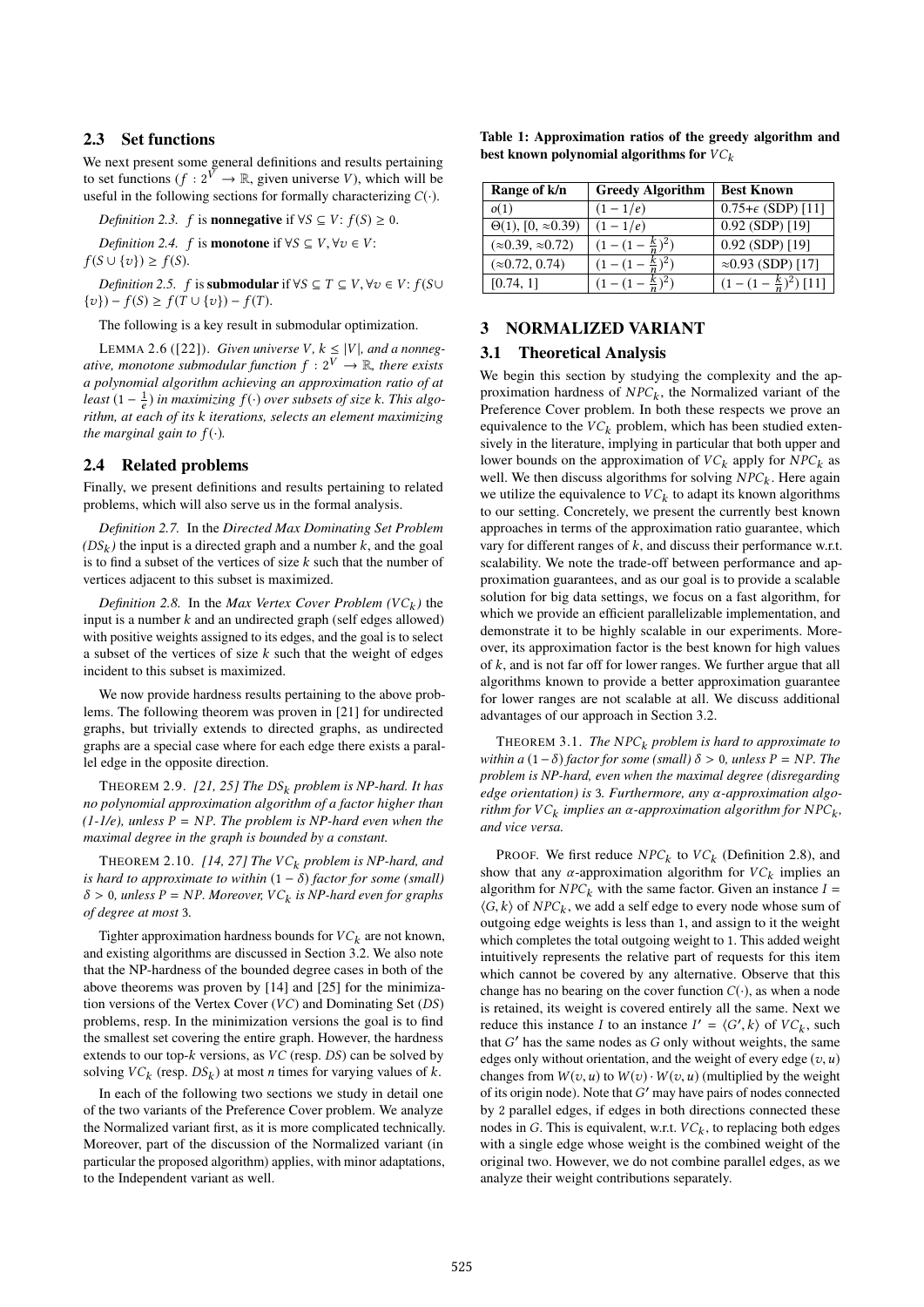We now argue that for any choice of a node set  $S \subseteq V$ , its cover weight in G' is equal to the cover  $C(S)$  in G. Indeed, let  $E_S$ <br>denote all edges that are **outgoing** from a node in S in G, then denote all edges that are **outgoing** from a node in  $S$  in  $G$ , then the sum of weights of the edges in G' originating from  $E_S$  is<br>exactly  $\Sigma = \delta M(n)$  which corresponds to the first addend in the exactly  $\sum_{v \in S} W(v)$ , which corresponds to the first addend in the formula in Definition 2.2 (each node in S contributes its weight to formula in Definition 2.2 (each node in S contributes its weight to  $C(S)$ ; considering all remaining edges adjacent to S in G' which<br>are not in  $F_S$ ; the sum of weights of all such edges originating are not in  $E<sub>S</sub>$ : the sum of weights of all such edges originating in any given node  $v \notin S$  is  $W(v) \cdot \sum_{u \in R_v(S)} W(v, u)$  (recall that  $R_v(S) = \{u | (v, u) \in F, u \in S\}$ ) which when summing over all  $R_v(S) = \{u | (v, u) \in E, u \in S\}$ , which, when summing over all such  $v \notin S$ , is exactly the remaining addend in the formula for  $C(S)$ , thus proving the equivalence.

As for the other direction, which is proving that  $NPC_k$  is just<br>hard to approximate as  $VC$ , from which the NP-hardness as hard to approximate as  $VC_k$ , from which the NP-hardness<br>and hardness of approximation follow assume we are given an and hardness of approximation follow, assume we are given an instance  $I' = \langle G', \overline{k} \rangle$  of  $VC_k$ . We reduce it to an instance  $I = \langle G, k \rangle$  of  $NPC$ , such that all nodes in G are the same as in  $G'$  and  $\langle G, k \rangle$  of  $NPC_k$  such that all nodes in G are the same as in G', and the edges are also the same with the orientation chosen arbitrarily the edges are also the same with the orientation chosen arbitrarily. Now for any node  $v$  let  $M_v$  denote the sum of weights of all its outgoing edges at this point, then we set  $W(v) = M_v$ , and for every outgoing edge  $e$  from  $v$ , we change its weight from its original weight in G', denoted by  $W'(e)$  to  $W(e) = \frac{\tilde{W}'(e)}{M_e}$ . It follows that the sum of weights of all outgoing edges from any given node, which has at least one such edge, is 1. We set the weight of any node without any outgoing edges adjacent to it to 0.

Following this reduction the sum of weights of all nodes, denoted by N, is not necessarily <sup>1</sup>. This requirement over the sum of node weights is due to the semantics of the problem, and is computationally insignificant. Indeed, we can normalize, and divide all node weights by  $N$ , and denote the resulting graph  $\hat{G}$ . It follows that the cover of any solution  $S$ , including the optimal solution, changes after this normalization from  $C(S)$  in G to  $\frac{C(S)}{N}$ in  $\hat{G}$ , and thus the approximation ratio is not changed. Given an  $\alpha$ -<br>approximation algorithm for NPC, we run it over the normalized approximation algorithm for  $NPC_k$ , we run it over the normalized<br>graph  $\hat{G}$  and it follows that this solution has the same ratio for the graph  $\hat{G}$ , and it follows that this solution has the same ratio for the non-normalized instance I of  $NPC_k$ . Finally, observe that if we<br>reduce I to an instance of  $VC_k$ , as we described in the first direcreduce I to an instance of  $VC_k$ , as we described in the first direction of the proof, we once again get I' (multiplying edge weights) tion of the proof, we once again get  $I'$  (multiplying edge weights by the original pode weight cancels out their pormalization by the by the original node weight cancels out their normalization by the same factor), implying, by the same logic as before, that for any set S its cover weight in  $G'$  equals  $C(S)$  in G. Therefore, the same node set S quarantees an  $\alpha$ -approximation of the original  $VC$ . node set S guarantees an  $\alpha$ -approximation of the original  $VC_k$ instance. Note that as the reduction preserves the maximal degree, it follows that  $NPC_k$  is NP-hard for maximal degree 3.  $\Box$ 

Due to the equivalence to  $VC_k$ , tight inapproximability bounds<br> $NPC_k$  are also not known. We discuss below existing approxifor  $NPC_k$  are also not known. We discuss below existing approximation algorithms, as  $VC_k$  algorithms can be adapted to  $NPC_k$ maintaining the same approximation factors. For a recent review of  $VC_k$  results see [19].

## 3.2 Algorithms

In this section we discuss algorithms for  $NPC_k$ , and focus on the implementation of a greedy algorithm which we argue to be by implementation of a greedy algorithm, which we argue to be by far the most scalable option, on top of having high approximation guarantees.

The equivalence of  $NPC_k$  to  $VC_k$  combined with the linear<br>proximation-preserving reductions described in the proof of approximation-preserving reductions described in the proof of Theorem 3.1, imply that when looking for an algorithm for  $NPC_k$ ,<br>one should examine the algorithms known for  $VC_k$ , an extensively one should examine the algorithms known for  $VC_k$ , an extensively

| <b>Algorithm 1:</b> Greedy Algorithm |                                                  |  |  |  |
|--------------------------------------|--------------------------------------------------|--|--|--|
|                                      | <b>Input:</b> $G$ , $k$                          |  |  |  |
|                                      | $S = \emptyset$                                  |  |  |  |
| 2 foreach $1 \leq i \leq k$ do       |                                                  |  |  |  |
| 3                                    | <b>for<br/>each</b> $v \in V \setminus S$ do     |  |  |  |
| $\overline{4}$                       | $C(S \cup v) = \text{Gain}(S, v)$                |  |  |  |
| 5                                    | $\hat{v}$ = arg max <sub>z</sub> , $C(S \cup v)$ |  |  |  |
| 6                                    | $S, C(S) \leftarrow AddNode(S, \hat{v}, C(S))$   |  |  |  |
|                                      | 7 return $S, C(S)$                               |  |  |  |

studied problem. The algorithms providing the best known approximation guarantees vary for different ranges of k. Detailed results are presented in Table 1 (the second column pertains to a greedy algorithm on which we focus in the sequel). Nevertheless, for  $k < 0.74n$ , all top algorithms are based on the same core technique of semidefinite programming (SDP). SDP is a much more general extension of linear programming (LP). An algorithm based on LP also exists [2], with an approximation factor of <sup>0</sup>.75. These SDP (and LP) based algorithms are important mainly for the theoretical analysis of the problem, in particular finding out the best approximation ratios. On the other hand, these solutions are not scalable, especially for big data settings, as they are known for having an impractical running time, even for medium sized programs [7, 37] (for example, the number of constraints in the program, as devised in [11], is of order  $O(n^3)$ ).<br>Another approach is a greedy algorithm

Another approach is a greedy algorithm, introduced in [16], and analyzed by [11] to have an approximation factor of  $max{$ {(1 -1/e),  $(1-(1-\frac{k}{n})^2)$ . This factor positively correlates with k, and for  $k > 0.74n$  it is the best known quarantee, exceeding a 0.03 factor  $k \geq 0.74n$  it is the best known guarantee, exceeding a 0.93 factor.<br>To the best of our knowledge, any algorithm which surpasses To the best of our knowledge, any algorithm which surpasses the approximation guarantee of the greedy algorithm, for any range of  $k$ , is based on SDP or LP. The greedy algorithm, unlike these alternatives, lends itself to an efficient implementation. As our goal is to provide a practical solution, we focus on the greedy algorithm, which we implement and evaluate. The implementation we provide is adapted directly into our setting without a reduction to  $VC_k$ . It is parallelizable, and as we prove in the experiments<br>(Section 5), bighly scalable even for graphs containing millions (Section 5), highly scalable even for graphs containing millions of nodes. Additional advantages of this approach are discussed towards the end of this section. As mentioned, Table 1 depicts, for various ranges of  $k$ , the best known approximation factor, alongside the factor of the greedy algorithm.

Greedy Algorithm The greedy algorithm (Algorithm 1) incidentally applies schematically for both the Normalized and the Independent variants (with latent distinctions, described in the next section, devoted to  $IPC_k$ , the Independent variant). We use<br>an array Lof size n, with an entry  $I[x]$  for each  $x \in V$  eventually an array I of size n, with an entry I[v] for each  $v \in V$ , eventually set to the probability of  $v$  being both requested and matched by the produced solution S (the product of  $W(v)$  and the cover of v by S). The summation of all entries in I, as indicated in Definition 2.2, equals  $C(S)$ . For simplicity, we assume the preference graph G and the array I are *global variables*, with I initialized to zeros.

Algorithm 1 maintains an initially empty solution set S (line 1). At each of its  $k$  iterations (line 2), it goes over all nodes currently not in  $S$  (line 3), and for each such node it computes the gain to  $C(S)$  obtained by adding it to S (line 5). The node that maximized this gain is then chosen (line  $6$ ) and is added to S, with  $C(S)$ updated accordingly (line 7). Finally, after completing  $k$  iterations, S and  $C(S)$  are returned (line 8).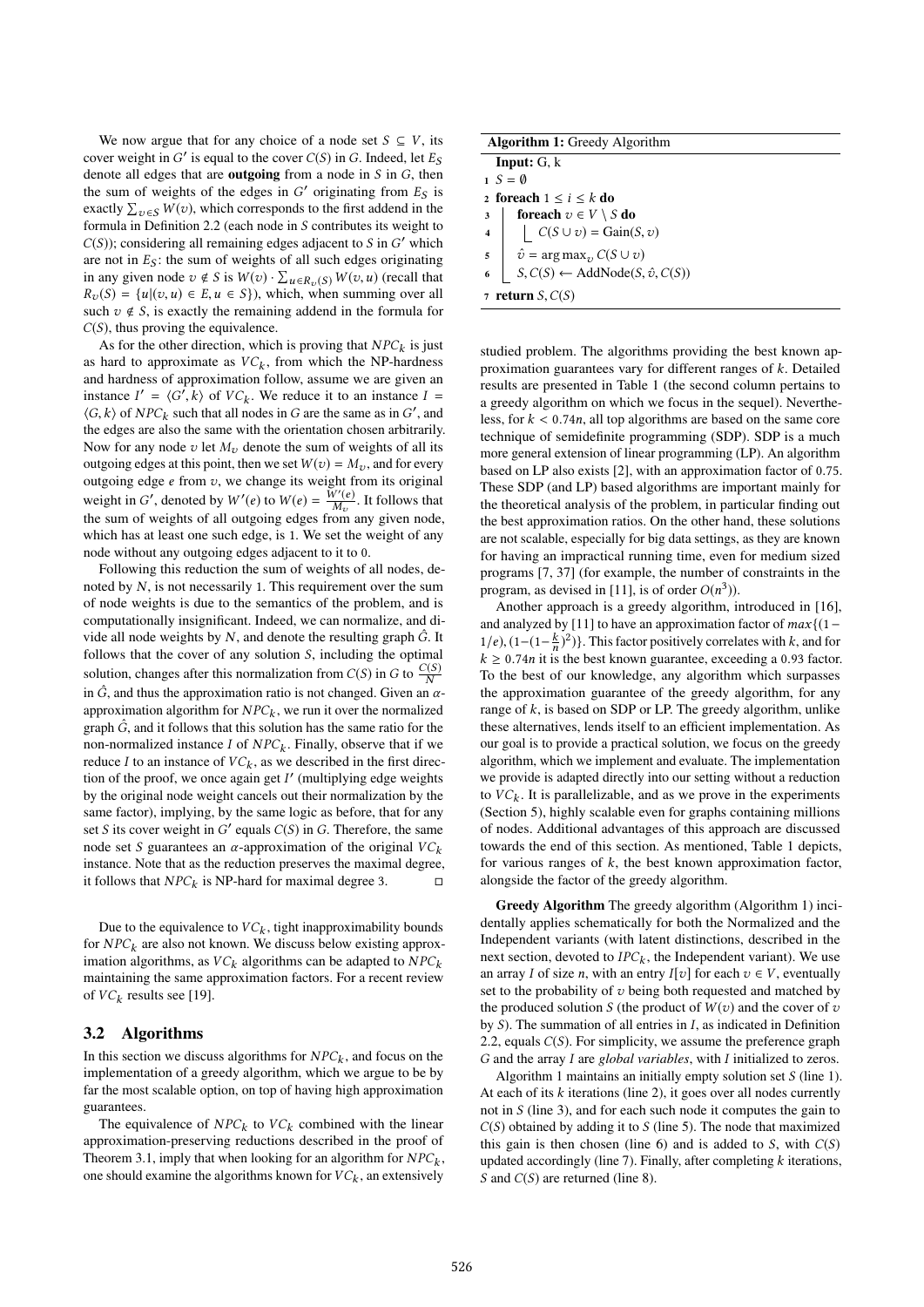| <b>Algorithm 2: Gain - Normalized</b>                          |  |  |
|----------------------------------------------------------------|--|--|
| <b>Input:</b> $S, v$                                           |  |  |
| Global: G.I.                                                   |  |  |
| 1 $q = W(v) - I[v]$                                            |  |  |
| 2 foreach $u \in V \setminus S$ <i>s.t.</i> $W(u, v) \in E$ do |  |  |
| 3 $\Big  g \Big  + \Big  W(u) \cdot W(u, v)$                   |  |  |
| 4 return $q$                                                   |  |  |
|                                                                |  |  |

The procedures *Gain* (Algorithm 2) and *AddNode* (Algorithm 3) are conceptually similar as both compute the marginal effects of adding a given node, with the main distinction being that *AddNode* also updates accordingly  $I$  and  $C(S)$ .

In Algorithm 3, line 1 adds to  $S$  the node  $v$  which was chosen in Algorithm 1 as maximizing the marginal gain. Line 2 adds to  $C(S)$  the gain in the cover of itself and line 3 updates  $I[v]$  to  $W(v)$ as the newly added node covers itself completely. Next we iterate over all nodes outside of  $S$  with an edge into  $v$ , and for each such node  $u$ , we compute the marginal gain to its cover by  $v$ , and add it to  $I[u]$  and  $C(S)$  (lines 5 and 6, resp.). We can see that after each call to Algorithm 3 the array  $I$  is updated with each entry set to the contribution of covering the corresponding node by  $S$  to  $C(S)$ . As we mentioned, Algorithm 2 is the same as Algorithm 3, only focusing solely on the marginal gain, without updating  $I$  and  $C(S)$ .

Although we adapted the greedy algorithm directly to preference graphs, without reducing to  $VC_k$ , it is easy to show along<br>the same lines as the proof of Theorem 3.1, that a reduction to the same lines as the proof of Theorem 3.1, that a reduction to  $VC_k$  would have resulted in choosing the same nodes. Hence, the approximation factor of  $max\{(1-1/e), (1-(1-\frac{k}{n})^2)\}\)$ , proven<br>for *VC*: in [11] holds here as well for  $VC_k$  in [11], holds here as well.<br>To illustrate the operation of Alg

To illustrate the operation of Algorithm 1, consider the following example.

*Example 3.2.* Recall the preference graph depicted in Figure 1 and assume  $k = 2$ . The algorithm first computes the gain obtained by selecting each node and retains the most beneficial, which is B (66%, covering  $W(B)$ ,  $W(C)$  and 2/3 of  $W(A)$ ). After B is retained, the algorithm proceeds to the second and final iteration, to choose the next node with the highest marginal gain, which is D. D itself is requested only by 6% of consumers, while A and C are 22% and 33%, resp. However, B being selected in the previous step reduces A's and C's marginal gain to  $11\%$  (the 1/3 of  $W(A)$ ) corresponding to consumers not accepting B as an alternative to A) and 0% (all consumers who wanted C are happy to get B instead), resp. On other hand, D covers 6% (itself) and 15.3% (9/10 of  $W(E)$  - consumers that wanted E, but also agree to have D as alternative), which gives a total of 21.3%. Finally, the retained items, B and D, cover 87.3% of consumer preferences (which in this case is also the optimal possible pair).

Performance Analysis We now analyze the complexity of the greedy algorithm. Let  $d(v)$  denote the **incoming** degree of a node  $v$ , and let  $D$  denote the maximum incoming degree over all nodes. Observe that in both Algorithms 2 and 3 the number of operations performed is  $\Theta(d(v)) = O(D)$  (*v* is the node whose marginal gain is evaluated). For each of the  $k$  iterations, Algorithm 2 is called  $O(n)$  times, hence the overall time complexity is  $O(nkD)$ .

Furthermore, the algorithm is highly parallelizable. When Algorithm 1 iterates in line 3 over  $O(n)$  nodes to compute their marginal gain, computations for each node are independent, and can be performed in parallel. Moreover, in each such call to Algorithm 2 (or 3) the iteration in line 2 over the  $O(D)$  nodes adjacent to the

| <b>Algorithm 3: AddNode - Normalized</b>                             |  |  |
|----------------------------------------------------------------------|--|--|
| <b>Input:</b> $S$ , $v$ , $C(S)$                                     |  |  |
| Global: G.I                                                          |  |  |
| $1 S \leftarrow S \cup \{v\}$                                        |  |  |
| 2 $C(S)$ += $W(v) - I[v]$                                            |  |  |
| 3 $I[v] = W(v)$                                                      |  |  |
| 4 foreach $u \in V \setminus S$ <i>s.t.</i> $W(u, v) \in E$ do       |  |  |
|                                                                      |  |  |
| 5 $C(S)$ += $W(u) \cdot W(u, v)$<br>6 $I[u]$ += $W(u) \cdot W(u, v)$ |  |  |
| 7 return $S, C(S)$                                                   |  |  |

added node can also be done in parallel. Concretely, for  $N < nD$ threads, the complexity of each of the k iterations becomes  $O(\frac{nD}{N})$ resulting in an overall  $O(k + \frac{n kD}{N})$ . The space complexity of the algorithm (excluding the input which we treat as read only) is algorithm (excluding the input, which we treat as read-only), is  $O(|V|)$  for storing I. We can also reduce the space complexity to  $O(k)$  by doing away with I, at the expense of computing the value  $I[v]$  from scratch in line 1 of Algorithm 2 (line 2 in Algorithm 3), which takes O(D) operations, and does not affect the overall complexity.

Additional Advantages Finally, we identify several additional benefits of our greedy algorithm. First, we can return I as part of the output. This enables to efficiently compute, for each non retained item u, its cover by S, which equals  $\frac{I[u]}{W(u)}$ . This provides<br>important information about which item request are affected by important information about which item requests are affected by important information about which item requests are affected by reducing the inventory and to what extent. Moreover, the incremental nature of the greedy approach, when the retained set is produced in the order in which the nodes were added to it, can provide solutions to related instances and problems. Namely, an ordered solution  $S$  of size  $k$ , also produces the solution for any running the algorithm with  $k'$  would have produced). Therefore, solving for  $k - n$  provides at once the solutions for all  $k$  values  $\ell' < k$ , which is the first k' nodes in S (the same solution that unit is also if we reduced). Therefore solving for  $k = n$  provides at once the solutions for all k values, and, moreover, directly provides (an approximated) solution for the related problem where the goal is to retain the smallest set, such that the cover exceeds a given threshold.

## 4 INDEPENDENT VARIANT

#### 4.1 Theoretical Analysis

We now study the theoretical properties of  $IPC_k$ , the Independent<br>variant and our proposed algorithm. We first prove our main variant, and our proposed algorithm. We first prove our main result, stating that  $IPC_k$  is NP-hard (even given a constant bound<br>on node degrees) and has a tight approximation factor of  $(1-1/e)$ on node degrees), and has a tight approximation factor of  $(1-1/e)$ by a polynomial time algorithm. In fact, this factor is achieved by the same greedy approach as the one discussed in Section 3 for  $P(X)$  between the performed to previously presented algorithms and analysis of the  $NPC<sub>k</sub>$ , with small adjustments. The adaptations that need to be adapted algorithms are then discussed in detail in Section 4.2.

THEOREM 4.1. *The* IPC<sub>k</sub> problem has a tight approximation *bound of* (<sup>1</sup> <sup>−</sup> <sup>1</sup>/e) *in polynomial time, unless P=NP. Moreover, it is NP-hard, even given a constant bound on the maximal node degree (disregarding edge orientation).*

PROOF. To prove hardness of approximation (and thereby the NP-hardness), we assume an  $\alpha$ -approximation algorithm for  $IPC_k$ ,<br>and reduce an instance  $I' = (G' \; k)$  of DS, to an instance  $I =$ and reduce an instance  $I' = \langle G', k \rangle$  of  $DS_k$  to an instance  $I = \langle G, k \rangle$  of  $IPC$ , such that an  $\alpha$ -approximation solution is implied  $\langle G, k \rangle$  of *IPC<sub>k</sub>*, such that an  $\alpha$ -approximation solution is implied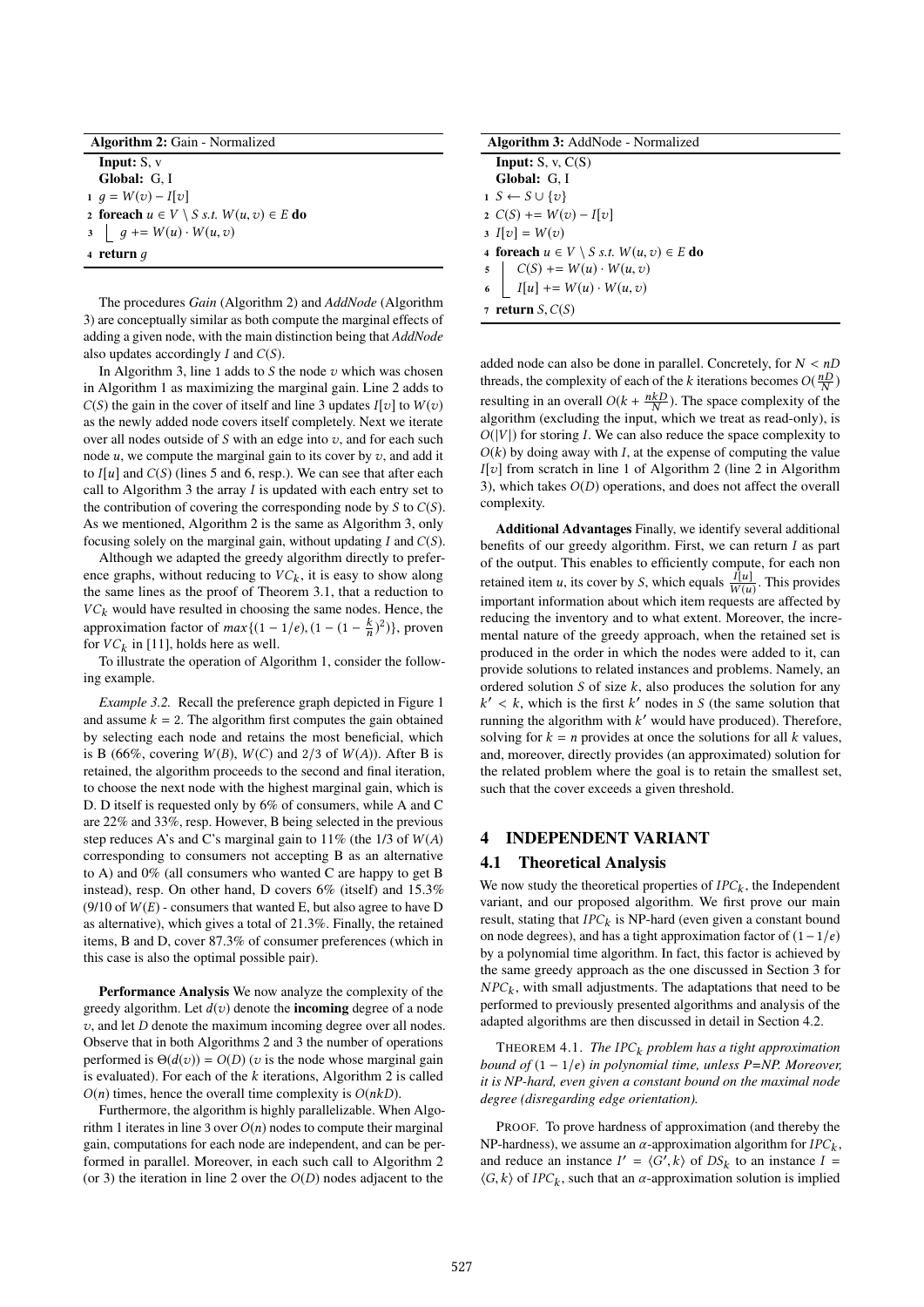| <b>Algorithm 4: Gain - Independent</b>                  |  |  |
|---------------------------------------------------------|--|--|
| <b>Input:</b> $S, v$                                    |  |  |
| Global: G.I                                             |  |  |
| 1 $q = W(v) - I[v]$                                     |  |  |
| 2 foreach $u \in V \setminus S$ s.t. $W(u, v) \in E$ do |  |  |
| 3 $g \div W(u, v) \cdot (W(u) - I[u])$                  |  |  |
| 4 return $q$                                            |  |  |

for  $DS_k$ . The hardness results then follow from Theorem 2.9. The reduction preserves the maximal degree implying NP-hardness reduction preserves the maximal degree, implying NP-hardness even given a constant bound on it. Concretely, G has the same nodes and edges as  $G'$ , except all edge orientations are **reversed**.<br>All edges are assigned the weight 1 and all nodes are assigned All edges are assigned the weight 1, and all nodes are assigned the weight  $\frac{1}{n}$ .

We argue that for any solution  $S \subseteq V$ , the number of vertices it<br>minates<sup>3</sup> in  $G'$  is n.  $C(S)$   $(C(S)$  is the cover of S in G), proving dominates<sup>3</sup> in G' is  $n \cdot C(S)$  (C(S) is the cover of S in G), proving<br>the same approximation ratio. To see this, observe that all [S] the same approximation ratio. To see this, observe that all  $|S|$ nodes in S dominate themselves in G', which corresponds to the first addend in the formula in Definition 2.1 (the sum of weights first addend in the formula in Definition 2.1 (the sum of weights of nodes in S) which equals  $\frac{|S|}{n}$ . The remaining nodes dominated<br>by S in G' form the set of all nodes outside of S that have an by S in G' form the set of all nodes outside of S that have an incoming edge from S, denoted by T. This corresponds to the incoming edge from  $S$ , denoted by  $T$ . This corresponds to the remaining addend in the formula for  $C(S)$ , which (as the edges in G are reversed w.r.t. G') is the cover of the set of nodes outside of<br>S with an outselve odes into S in G which squals  $\sum_{n=1}^{\infty} \frac{1}{|x|}$ S with an outgoing edge into S in G, which equals  $\sum_{v \in T} \frac{1}{n} = \frac{|T|}{n}$ . S with an outgoing edge into S in G, which equals  $\sum_{v \in T} \frac{1}{n} = \frac{1}{n}$ <br>Overall, we see that there is a fixed ratio of  $\frac{1}{n}$  between the values of the target functions of the two problems for any S, proving the equivalence of the approximation. This proves a  $(1-1/e)$  hardness equivalence of the approximation. This proves a  $(1-1/e)$  hardness bound on the approximation of  $IPC_k$ .<br>To show this bound is tight, we pro-

To show this bound is tight, we prove that all conditions specified in Lemma 2.6 (the function is nonnegative, monotone and submodular) hold for  $C(\cdot)$ , implying that a greedy incremental algorithm maximizing the marginal gain at each of its  $k$  iterations guarantees a  $(1 - 1/e)$  approximation. Indeed, these properties are evident from the formula in Definition 2.1.  $C(\cdot)$  is by definition nonnegative. The addition of any node to the solution maximally covers itself, and can only increase the cover of any other node (it decreases the product  $\prod_{u \in R_v(S)} (1 - W(v, u))$  in the formula<br>for  $C(S)$  increasing the overall value) which proves monotonicity for  $C(S)$ , increasing the overall value), which proves monotonicity. Finally,  $C(\cdot)$  is submodular: given two sets  $S \subset T \subseteq V$  and a node longs to any of these two sets then this follows trivially. Otherwise, ', we show that  $f(S \cup \{u'\}) - f(S) \ge f(T \cup \{u'\}) - f(T)$ . If u' be-<br>pags to any of these two sets then this follows trivially Otherwise as T covered  $u'$  at least as much as S (due to monotonicity), the complete covering of  $u'$  after its addition is at most the same for complete covering of  $u'$  after its addition is at most the same for  $T$  compared to  $S$ . As for any other node  $v$  (which has an edge into T compared to S. As for any other node  $v$  (which has an edge into  $v \notin S$ , then T already covered it completely, and the addition of u'<br>to T adds pothing. Otherwise ( $v \notin T$ ) for S and T resp. the effect *'*, as otherwise adding u' can have no effect on it): if  $v \in T$  and  $dS$  then  $T$  already covered it completely and the addition of u' to T adds nothing. Otherwise ( $v \notin T$ ), for S and T, resp., the effect is that both  $\prod_{u \in R_v(S)} (1 - W(v, u))$  and  $\prod_{u \in R_v(T)} (1 - W(v, u))$ <br>are multiplied by the  $(1 - W(v, u'))$  As the second product (with are multiplied by the  $(1 - W(v, u'))$ . As the second product (with T) is not binger than the first (with S) then the additive difference  $T$ ) is not bigger than the first (with  $S$ ), then the additive difference after multiplying it by  $(1 - W(v, u'))$  is also not bigger, leading to an overall smaller (or equal) increase in the cover (when added to an overall smaller (or equal) increase in the cover (when added to  $T$ ). As the increase in the cover of every node is not bigger when adding to  $T$ , submodularity follows.

| <b>Algorithm 5:</b> AddNode - Independent                                              |  |  |
|----------------------------------------------------------------------------------------|--|--|
| <b>Input:</b> $S$ , $v$ , $C(S)$                                                       |  |  |
| Global: G.I                                                                            |  |  |
| $1 S \leftarrow S \cup \{v\}$                                                          |  |  |
| 2 $C(S)$ += $W(v) - I[v]$                                                              |  |  |
| 3 $I[v] = W(v)$                                                                        |  |  |
| 4 foreach $u \in V \setminus S$ <i>s.t.</i> $W(u, v) \in E$ do                         |  |  |
|                                                                                        |  |  |
| 5 $C(S)$ += $W(u, v) \cdot (W(u) - I[u])$<br>6 $I[u]$ += $W(u, v) \cdot (W(u) - I[u])$ |  |  |
| $\tau$ return S. $C(S)$                                                                |  |  |

## 4.2 Greedy Algorithm

We now discuss our proposed algorithm for  $IPC_k$ . Here again<br>we ont for the same greedy approach as presented in Section we opt for the same greedy approach as presented in Section 3.2 for  $NPC_k$ , which for  $IPC_k$  guarantees an optimal  $(1 - 1/e)$ <br>approximation factor following Theorems 4.1 and 2.9. Moreover approximation factor, following Theorems 4.1 and 2.9. Moreover, the algorithm scheme is also depicted in Algorithm 1, with the distinction that the procedures *Gain* and *AddNode*, called, resp., in lines 4 and 6, have different implementations (resp., Algorithm 4 instead of Algorithm 2 and Algorithm 5 instead of Algorithm 3). These procedures, however, remain analogous to their counterparts for  $NPC_k$  (Algorithms 2 and 3), as the adjustments only reflect the technical difference between the formulas for  $C(.)$  in Definitions technical difference between the formulas for  $C(\cdot)$  in Definitions 2.1 and 2.2. Therefore, we do not discuss the algorithm in detail, as this is largely covered in Section 3.2, but rather focus on the distinctions from the  $NPC_k$  implementation.<br>Recall that L is an array initialized with zero.

Recall that I is an array, initialized with zeros, with an entry for each  $v \in V$ , denoted by I[v], eventually set to the probability of  $v$  being both requested and matched by the produced solution  $S$ , and hence the summation of all entries in  $I$  equals  $C(S)$ . We once again set it to be a global variable whose value is saved between calls. In Algorithm 4 line 1 remains the same as in the analogous Algorithm 2, as in both variants it holds that a retained node is completely covered by itself. Line 3, however, is different. It pertains to the marginal gain obtained by adding the node  $v$  in the cover of node u, which has v as a neighbor. Let S and S' denote<br>the solution set before and after resp. adding v, and let  $L_2[u]$ the solution set before and after resp., adding v, and let  $I_{S}[u]$ and  $I_{S'}[u]$  denote the correct value of  $I[u]$  for solutions S and  $S'$ ,<br>resp. The marginal gain by z) over u is  $I_{S}[u] = I_{S}[u]$ , which after resp. The marginal gain by v over u is  $I_{S'}[u] - I_S[u]$ , which after<br>doing the algebra is simplified into  $W(u,v)$ ,  $(W(u) - I[u])$ . This doing the algebra is simplified into  $W(u, v) \cdot (W(u) - I[u])$ . This is the gain appearing in Line 3 of Algorithm 4. The correctness of this expression follows a straightforward computation, which we omit to avoid convoluted notation, and instead provide the intuition. Note that the computation of the probability  $u$  not being covered by S is the product of the probabilities of all its retained neighbours not being suitable alternatives. This probability can be easily computed from  $I_{\rm S}[u]$  (see the second sum in the formula in 2.1). The only change in  $S'$  is that this product is now multiplied<br>by the probability z is also not a suitable alternative, which is by the probability  $v$  is also not a suitable alternative, which is  $(1 - W(u, v))$ . Therefore, when computing the product pertaining to S' (which implies  $I_{S'}[u]$ ), we can reuse the computed product for S (implied by  $I_{S}[u]$ ), and reduce the number of operations in for S (implied by  $I_{\mathcal{S}}[u]$ ), and reduce the number of operations in computing the marginal gain to  $O(1)$  per each such u. Moreover, the similarity of the computations for  $I_S[u]$  and  $I_{S'}[u]$  allows<br>the simplification of the expression for the marginal gain. The the simplification of the expression for the marginal gain. The adjustments made in Algorithm 5 are completely analogous.

Performance Analysis Following exactly the same considerations as in the  $NPC_k$  implementation (Section 3.2), both Algo-<br>rithms 4 and 5 have the same time complexity hence the overall rithms 4 and 5 have the same time complexity, hence the overall

 $\Box$ 

 $3A$  vertex is dominated by a solution S, if it is either in S or has an edge incoming from some node in S.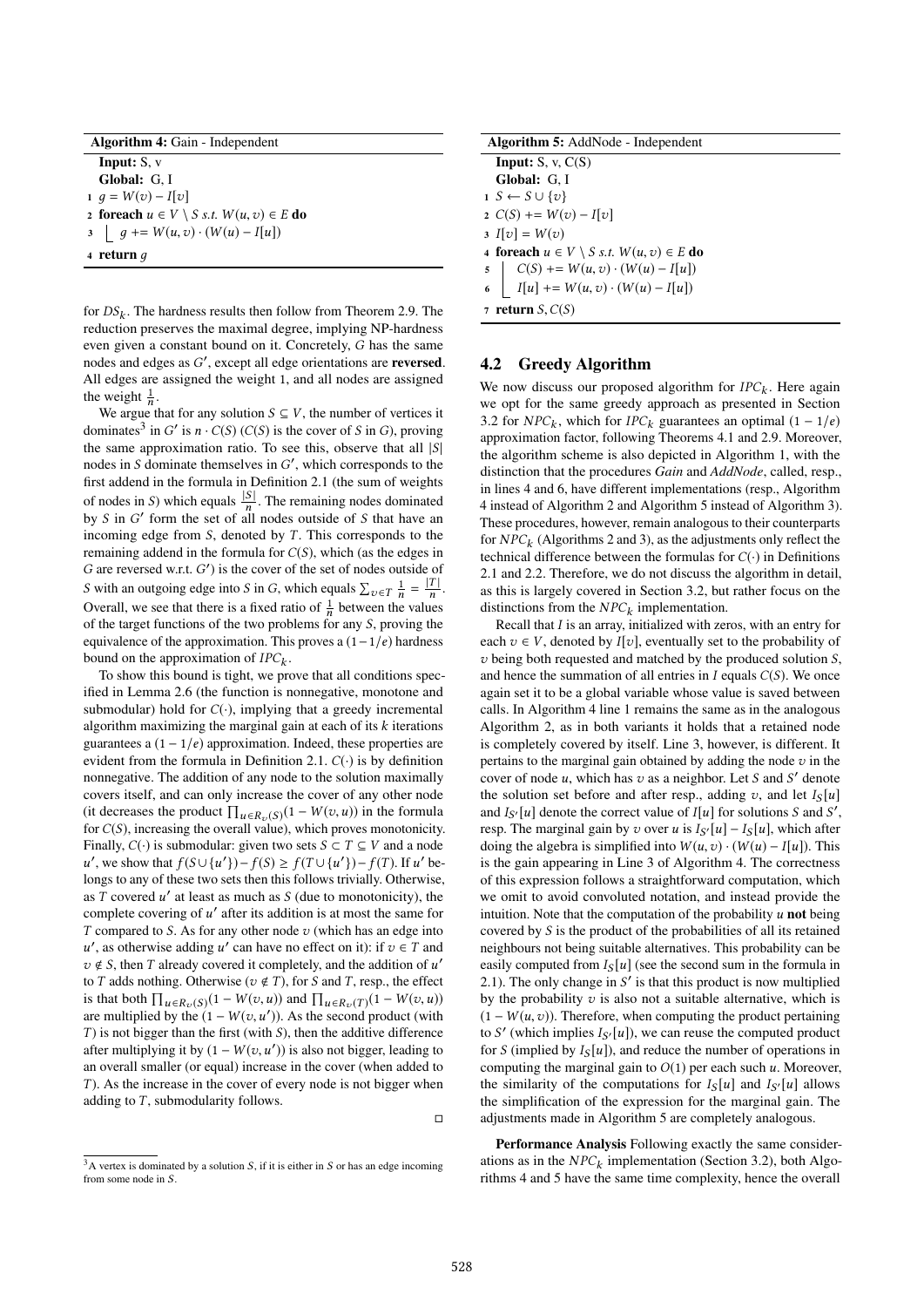

Figure 2: System Architecture

complexity of the greedy algorithm is  $O(nkD)$  here as well (recall that  $D$  denotes the maximal incoming degree of a node in  $G$ ). The potential parallelization is also the same, thus the complexity for  $N < nD$  threads becomes  $O(k + \frac{nkD}{N})$ , same as in Section 3.2.<br>As for the space complexity (excluding the input) while it is also N As for the space complexity (excluding the input), while it is also  $O(n)$ , due to storing I, in the IPC<sub>k</sub> case it is no longer true that we can do away with I to reduce the space to  $O(k)$ , without sacrificing efficiency (here the computation of the marginal gain is more reliant on previous computations). Finally, the additional benefits pertaining to the incremental nature of the greedy approach remain the same as for  $NPC_k$ , as described at the end of Section 3.2.

## 5 IMPLEMENTATION AND EXPERIMENTS

We start this section by describing the system architecture, focusing on the flow from raw data to a suggested list of  $k$  retained items. Afterwards, we discuss how real-life e-commerce data can be adapted to construct the preference graph. Then, we describe the experimental setup, where we introduce the real-life datasets we used for the experiments, and describe concretely which adaptations we made to these datasets to fit our models. Finally, we present the evaluation results.

## 5.1 System Architecture

The system architecture, depicted in Figure 2, demonstrates the end-to-end flow. The system consists of two main modules: the *Data Adaptation Engine* and the *Preference Cover Solver*. The *Data Adaptation Engine* takes as input the raw e-commerce data and the variant (Normalized or Independent), and builds the corresponding preference graph. Detailed discussion about what type of raw data is necessary, which of the two variants to choose in a given situation, and how the adaptation is actually performed is presented in the following section (Section 5.2). The constructed preference graph is then passed as input to the Preference Cover Solver, along with  $k$ , the desired number of retained items. The solver runs Algorithm 1, adapted to the specific variant (calling Algorithms 2 and 3 for the Normalized variant, and Algorithms 4 and 5, resp., for the Independent variant). The solver produces a list S of retained items (in the order in which the items were added by the algorithm), accompanied with metadata, such as  $C(S)$  (the cover achieved by S), and the coverage percentage of every item (implied by the array I, used in our algorithms), i.e. how well the item is covered by the retained alternatives in S (the coverage of retained items is obviously 100%). For example, the rightmost part of Figure 2 highlights the produced set of retained items, B and D (for the input of  $k = 2$  and the preference graph depicted in the center of Figure 2, originally introduced in Figure 1 as part of Example 1.1). The coverage of the non-retained item  $C$  is also 100%, since it is completely covered by B. The coverage of items A and E is 67% and 90% since they are covered by B and D, resp.

Note that, as explained at the end of in Section 3.2, the same architecture can be used to also solve the complementary problem where the goal is to retain the smallest set of items, such that the cover exceeds a given threshold.

## 5.2 Adaptation of Raw Data

As mentioned in previous sections, adapting e-commerce data into our graph model is an essential phase, which is also incorporated in our architecture. E-commerce platforms collect tracking data from browsing sessions to learn consumer patterns and preferences to improve the shopping experience and increase revenue. The data is often stored in the format of a clickstream, consisting of the history of events performed by consumers during browsing, grouped by sessions. The information included in the clickstream usually contains the session id, date and time, search query, search page results, clicks, add-to-cart events, purchases and consumer related information, such as username, IP address, geolocation, etc. To ensure wide applicability, we assume that the available clickstreams include only minimal basic information: clicks and purchases grouped by sessions (which is true for most existing platforms and datasets  $[3]$ <sup>4</sup>.

Graph construction process We now discuss the process of constructing a preference graph from the raw data. Recall that our model captures a session by identifying the "desired" item, which, if available, is the item the consumer would buy, and otherwise outgoing edges indicate her willingness to purchase concrete alternatives. Therefore, ideally, we would like to have for each session information identifying the desired item (for example, a search query specifying it explicitly), as well as a sufficient number of sessions where the specified item is not available, so as to accurately capture the suitability of alternatives, implied by the items purchased instead. However, in real life, when considering the main store which offers the product catalog in its entirety (which is the source for inferring the what-if probabilities necessary for curating the store with the limited inventory), it is overwhelmingly the case that all relevant items in a user session are in-stock. While this allows to identify the desired item as the one purchased<sup>5</sup>, and derive an accurate estimation of each item's relative popularity, it is, nevertheless, harder to approximate user preferences pertaining to alternatives. In light of this limitation, we can use clicks on each item to estimate its suitability as an alternative to the purchased item. We note that assuming strong positive correlation between clicks and an intention to buy is a common practice employed by analysts in many e-commerce companies, when modeling consumer preferences<sup>6</sup>, and it is also suggested in relevant studies [26, 32]. When viewing each click as an intention to buy (as an alternative), it is possible to overestimate this actual willingness to make a purchase, likely resulting in a diminished probability assigned to the event where no alternative is suitable. This can be

<sup>4</sup>One may also use semantic similarity between items to approximate edge weights, however we do not pursue this direction here.

<sup>5</sup>Sessions with no purchase, as all items are assumed to be available, are not driven by an intention to buy, and hence do not affect our modeling.

<sup>&</sup>lt;sup>6</sup>Based on private conversations with analysts in multiple companies.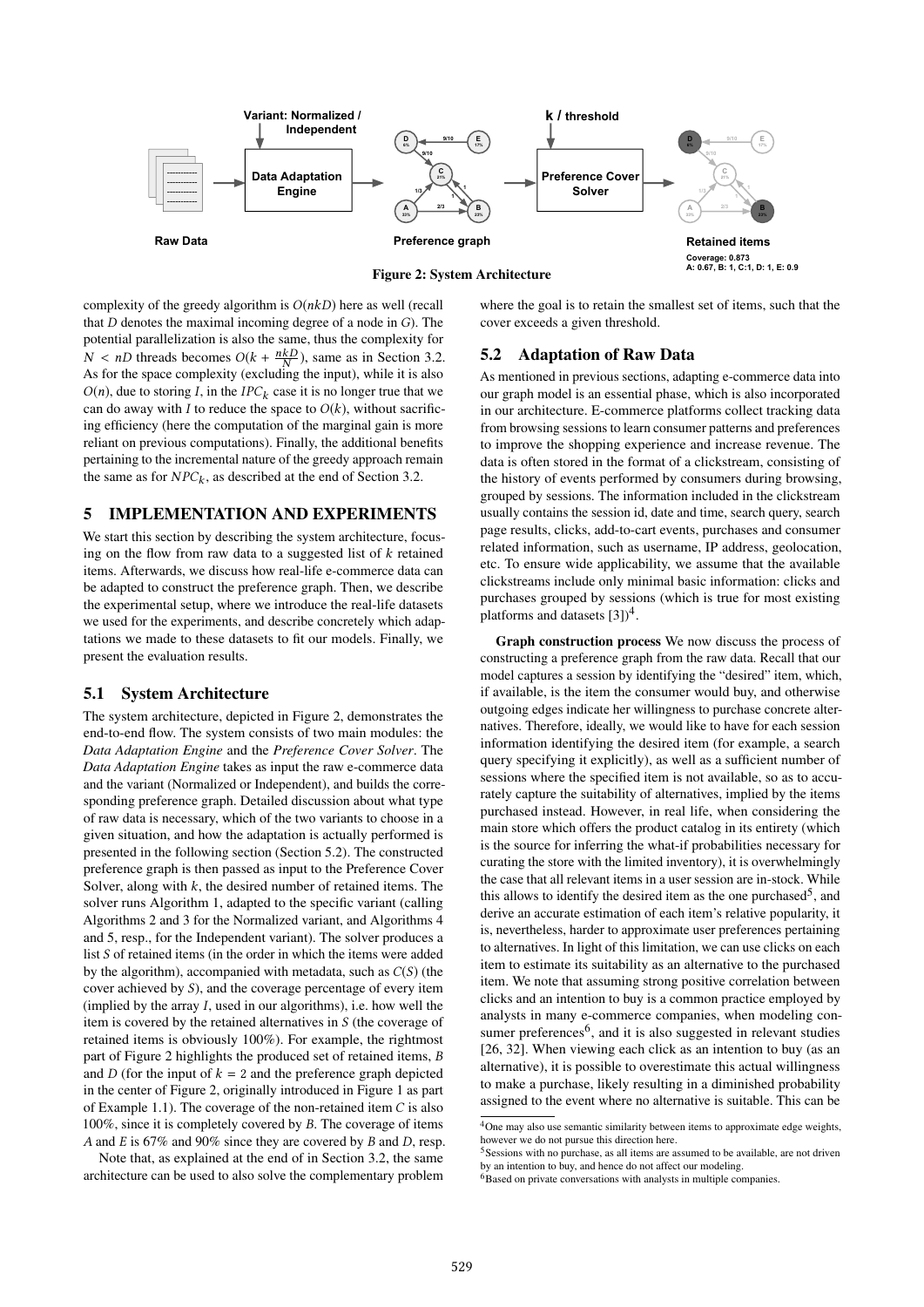



a) Sample of sessions b) Corresponding preference graph

## Figure 3: Preference graph construction process

addressed by a more refined learning process where more variables are taken into account, subsequently normalizing the edge weights by a corrective factor. For example, by considering the amount of time spent viewing each item [32]. However, discussing such methods in detail is beyond the scope of this paper.

In view of the discussion above, we construct the preference graph, given clickstream data containing clicks and purchases per session, in the following way. The nodes in the graph correspond to the items. The node weights are assigned the percentage of purchases of an item out of total number of purchases. An edge from  $A$  to  $B$  exists only if the data contains a session where  $A$  was purchased, and B was clicked. The weight assigned to this edge is the fraction out of all sessions where A was purchased, in which B was also clicked.

Note that, it may seem at first logical to learn the edges in the opposite direction, i.e. to assign the weight of and edge from A to B based on sessions where A was clicked and later B was purchased, such that the edge direction "matches" the order of the operations. However, this does not fit the semantics of our model. Namely, we assume a "requested item" is bought with probability <sup>1</sup> when in stock, and an edge from A to B refers to sessions where A is a requested item which is out of stock, and B is an alternative. Since in most cases (and in the available data in particular) the items are in stock (examining only data where a desired item is out of stock will reduce the size of the relevant sessions to several thousands), clicking on A when available and then choosing another item implies that  $A$  is not the requested item. The other direction, which we opt for, is arguably more logical, given sessions where all relevant items are in stock, as the purchased item is almost certainly the most preferred item, and clicks on other items serve as considering these items as alternatives. Moreover, when estimating the weights of edges between A and B, we purposely avoid taking into account sessions where both A and B were clicked but neither was purchased. This is because the edges do not represent browsing probabilities (i.e. the probability  $B$  is clicked on next, when currently  $A$  is view, or vice versa), rather purchasing probabilities. Thus, our graph can intuitively be viewed as a transitive closure of a graph modeling "browsing" probabilities, with the purchased item viewed last (see discussion in Section 2). Observe that for items rarely clicked, the low number of corresponding sessions allows for more noise and the derived correlations to alternatives are less reliable. However, rarely clicked items have also (by definition) low weights, and hence these "noisier" items correspondingly have negligible influence over solution, as it focuses on more popular items.

How to choose the variant Finally, we explain when each of our two variants is a suitable choice given the data. We note that we focus in this work on these two models for edge dependencies, as in our inspection of clickstreams, we observed that in almost all cases one of the variants fits the data (in an approximated manner described next). Nevertheless, it is of course theoretically possible for other dependencies to exist, fitting neither of our models. We leave the adaptation of our techniques to such cases for future work, as here we focus on dependency schemes we have observed to be particularly prevalent.

The Normalized variant models the data well when at most one item, apart from the one purchased, was clicked. In practice it is unlikely any data perfectly adheres to this rule. However, when exceptions are rare we consider this to be a good approximation. In our experiments we applied the Normalized variant when in at least 90% of the sessions at most one alternative was clicked. In such datasets, when processing sessions where  $t > 1$  other items were clicked, we "normalized" by counting each as a  $\frac{1}{t}$ -fraction of a click.

As for the Independent variant, it fits well when for any 2 alternatives (w.r.t. a given desired item) the fraction of sessions in which one was clicked remains the same when conditioned on clicking on the other (counting the fraction only out of sessions where the other was clicked). Once again, expecting any data to demonstrate such complete independence is not realistic. We, therefore, consider the Independent variant to be a reasonable approximation, when the following condition holds. We use a common measure for dependence of random variables, known as *Normalized mutual information* [31], which produces a value in [0, 1], such that 1 indicates total dependence and 0 total independence. For any given item, we compute this measure for all pairs of alternatives, and take the average. Finally, we take the weighted average of these averages over all desired items, corresponding to the node weights (such that the average is not skewed by rarely purchased items)<sup>7</sup>. If this measure is below 0.1, analogously to the 90% cutoff in the Normalized variant, then we consider the Independent variant to be a a fitting choice of model.

To illustrate the process described above, consider Figure 3a, depicting a tiny sample of sessions taken from a real-life clickstream of users that purchased an iPhone 8 256GB. This smartphone comes in 3 different colors: Silver, Gold and Space Gray. The clickstream consists of these 3 items and 5 sessions, each ending in a purchase. The corresponding preference graph is depicted in Figure 3b. There are 2 purchases of the Space Gray iPhone, 2 of Silver and 1 of Gold. Hence, the node weights are 0.4, 0.4 and 0.2, resp. Out of the 2 times the Silver iPhone was purchased, each of the other 2 phones was clicked exactly once. Hence, the edge weights from Silver to Gold and Space Gray are 1/2. Whereas, from the 2 sessions where Space Gray phone was purchased, one had no other clicks, and the other had 1 click on Silver. Hence, there is an edge from Space Gray to Silver with weight 1/2. Finally, the Gold iPhone was purchased once, and in that session the Space Gray phone was clicked as well. Hence, there is a single edge of weight 1 from Gold to Space Gray. As for the problem variant, it is clear that the Normalized variant is a good fit, since no session implies more than one alternative.

Note that given a more detailed clickstream, an e-commerce platform can construct a more precise graph. For example, one can analyze the clickstream and combine with the information about out-of-stock items to find which items were purchased instead. Another idea for improvement is using the search query text and filter out items from the clickstream that are not matching the user's intent. However, as mentioned before, such information is

 $7$ Of course, other thresholds and statistical distances can be applied just as well.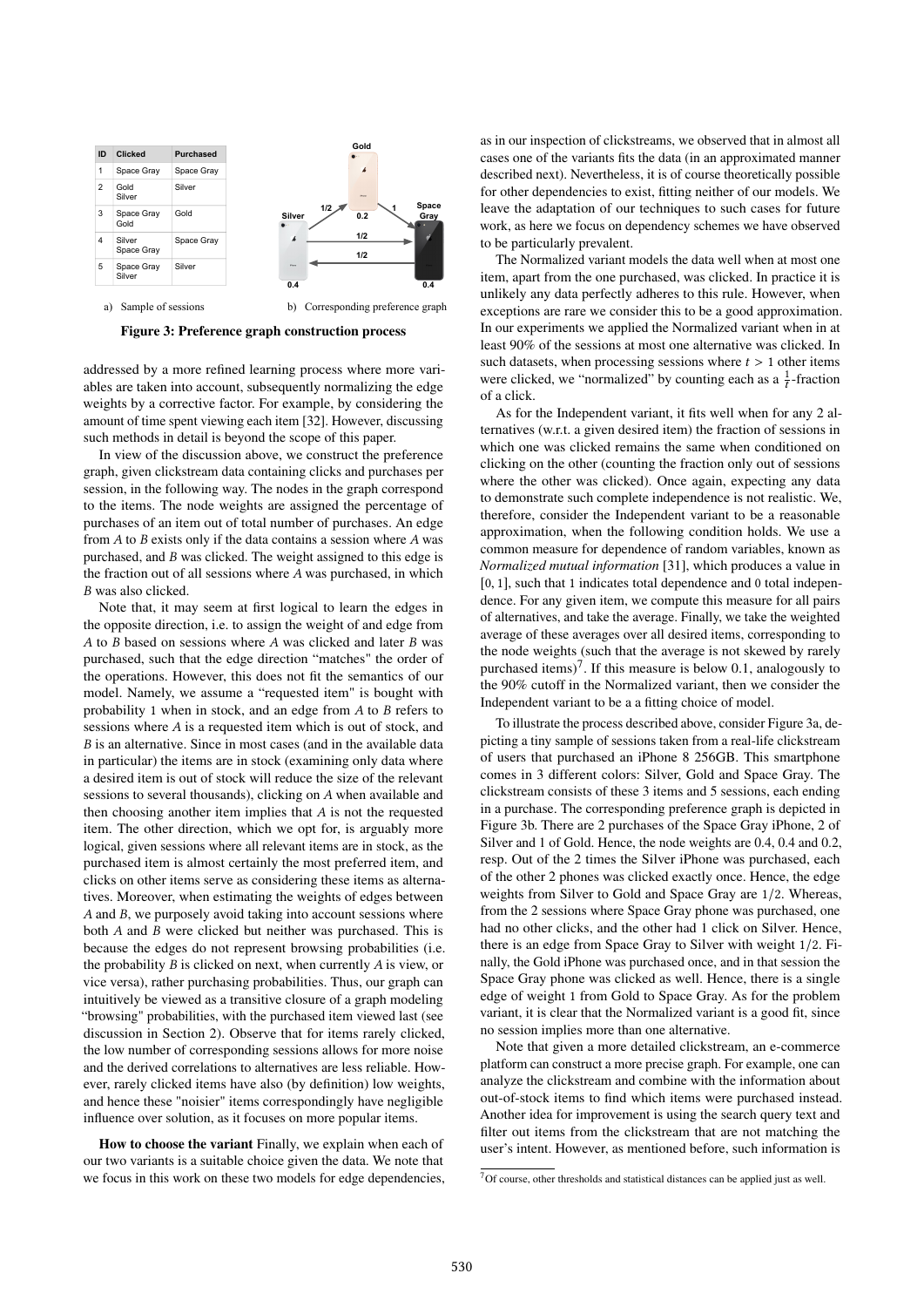Table 2: The datasets used in the experiments

| <b>DS</b> | <b>Sessions</b> | <b>Purchases</b> | <b>Items</b> | Edges     |
|-----------|-----------------|------------------|--------------|-----------|
| PE.       | 10.782.918      | 10.782.918       | 1.921.701    | 9,250,131 |
| РF        | 8,630,541       | 8,630,541        | 1,681,625    | 7,182,318 |
| <b>PM</b> | 8,154,160       | 8,154,160        | 1,396,674    | 5,826,429 |
| YC        | 9.249.729       | 259,579          | 52,739       | 249,008   |

not always available in sufficient volume, hence it can be used as an enhancement on top of the proposed solution to adjust the weights. In general, more sophisticated data can be collected, with more resources invested in its analysis, resulting in a refined module for constructing the graph, which comes in place of our Data Adaptation Engine, with the rest of the architecture remaining the same. The methods we focus on here are chosen to fit actual information currently available to most e-commerce platforms.

## 5.3 Experimental Setup

We implemented our system using Python, and ran the experiments on a server with 128GB RAM and 32 cores. To evaluate our solution, we have performed a set of extensive experiments, both on a publicly available real-world dataset and on a bigger (private) dataset provided by a large e-commerce company<sup>8</sup>. We compare our approach to 4 baselines, using 4 evaluation methods.

*Datasets.* The first dataset, provided by a large e-commerce company, contains 5M items and 27M sessions, all ending with a single item purchase (we specifically requested such sessions). The dataset is private and comes as three independent parts, divided by domains - Electronics (PE), Fashion (PF) and Motors (PM). Due to its size, this dataset is particularly useful for scalability tests. The second dataset, marked as YC, is a public dataset, which was provided by the company YooChoose for the Rec-Sys 2015 Challenge [3]. This dataset contains a clickstream with approximately 260K sessions ending in a single item purchase, covering a 6 month period in 2014 (from April 1st to September 30th). We have included this publicly available data, to allow the reader to reproduce the results.

The summary of these datasets is presented in Table 2. It includes the number of sessions, purchases, items and edges. Recall our discussion at the end of Section 5.2 regarding the conditions we set for each variant to fit a given dataset. It follows that the YC, PE and PF datasets fit the Independent variant, as in all three datasets our proposed independence measure is below 0.1. The PM dataset (whose items are parts and accessories for automobiles), however, is better captured by the Normalized variant, as in its sessions few alternatives were considered prior to purchasing. In particular, the percentage of sessions implying no more than a single alternative is above 90%.

*Algorithms.* We compare 5 different algorithms, over the same inputs (each input consists of a preference graph and a size bound  $k$ ). The experiments are performed separately for both variants of the problem, and hence the following algorithms have in fact two versions, each with minor adaptations in accordance with the difference in the computation of the coverage function. We refer to the Normalized and Independent versions of the corresponding algorithm as NAME-N and NAME-I, resp. We next describe our selected algorithms.

- Greedy Our proposed greedy algorithm (Algorithm 1).
- BF A brute-force algorithm that evaluates all subsets of size  $k$ , and returns a set with the highest coverage. We use this baseline as it is the only one which guarantees the optimal solution, implying the exact approximation ratios achieved by our algorithm.
- TopK-W An algorithm returning the top-k items by weight. This is the naïve baseline that considers each item individually without taking alternatives into account.
- TopK-C An algorithm that returns the top-k items with the highest Coverage. This is a refined version of the previous baseline, which takes alternatives into account, however not from a global viewpoint as in our solution.
- Random An algorithm that returns  $k$  items in a random manner. This is the simplest baseline.

Note that we did not include any SDP or LP based approximation algorithms, as they are not at all scalable (see discussion in section 3.2).

*Evaluation Methods.* We performed 4 complementary types of experiments to evaluate our end-to-end solution.

First, to examine the actual approximation factors Greedy attains in practice, we compare its coverage to that of BF, which is of course optimal. Greedy has a theoretical approximation guarantee in each variant, however it refers to the worst case, and in practice may achieve much better results. Moreover, we show in these experiments that approximation is necessary, as BF has impractical running times even on tiny inputs.

To show the quality of our algorithm in terms of the coverage it obtains on real-life high-scale data, we compare it to all other baselines, except BF, as it cannot scale to handle real-life data.

To demonstrate the scalability and parallelizability of our solution, in our third set of experiments we run it both on a single thread, varying the number of items (nodes), as well as on graphs of fixed size, varying the number of cores.

The fourth set of experiments was performed for the complementary minimization problem, where we set different thresholds and aim to find the smallest retained set whose cover exceeds the given threshold. We compare our adapted algorithm to analogous adaptations of the other algorithms, to demonstrate its effectiveness in terms of the size of the retained set.

## 5.4 Evaluation Results

We present the results for the experiments detailed above.

*Comparison to Brute Force.* The brute-force algorithm does not scale to big graphs, since even for  $n = 30$  and  $k = 15$ , there are <sup>155</sup>M possible solutions. We show here a representative comparison of the algorithms on a subset of the YC dataset, reduced to 30 products (similar results were obtained for small subsets of all datasets). Figure 4a depicts the coverage achieved by Greedy compared to the optimal coverage achieved by BF. Figure 4b depicts (in log scale) the running times in seconds, over the Normalized variant (the Independent variant showed similar trends, hence omitted). We can see that the coverage of Greedy is very close to optimal, while having significantly better running times.

*Coverage Quality.* We compared all algorithms in terms of the achieved coverage quality, over all datasets. Figure 4c depicts the results on the YC dataset (Independent variant) for  $k \in$  $\{0.1n, 0.3n, \ldots, 0.9n\}$ . The results over all other datasets (which include the Normalized variant) demonstrate a similar trend, hence omitted. BF cannot scale beyond small networks, and is excluded

<sup>8</sup>Company name omitted due to privacy considerations.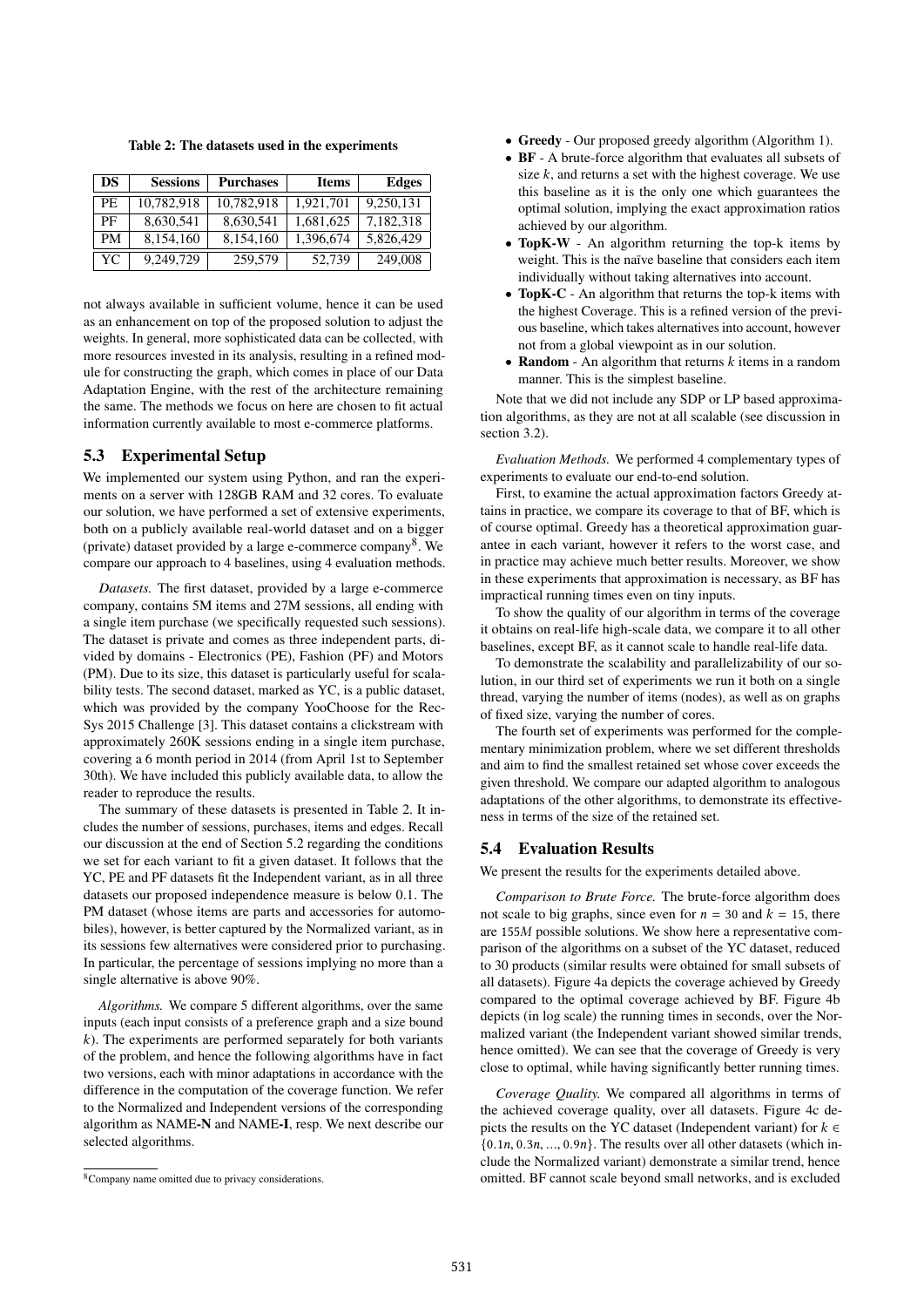

(a) Coverage of Greedy vs BF (Norm.)





(b) Running time of Greedy vs BF (Norm.)





(c) Coverage Quality of all competitors



(f) Complementary problem

#### Figure 4: Experimental results

from this experiment. As expected, Greedy is the top performing algorithm, while TopK-W and TopK-C lag behind, since they do not take into account, resp., alternatives, or overlaps in covers by different items. Random also achieves bad results (taking the best across 10 executions) as it makes no use of information pertaining to the popularity of items or their alternatives.

*Scalability and Parallelizability.* We performed the scalability tests on graphs of various sizes over all datasets. Note that we present only the running times of the algorithm, as the graph construction is considered to be an offline phase, hence not included in the measurements. Figure 4d depicts the running time of Greedy for  $n \in \{10K, 100K, 500K, 1M\}$  and  $k = 5K$ , performed on subsets of the largest dataset (PE), while over other datasets similar trends were demonstrated, hence not shown here. The parallelizability analysis of Greedy, depicted in Figure 4e, was performed over the same dataset and an input graph of fixed size for varying the number of cores: 1, 4, 8, 16 and 32. The results show almost perfect parallelization, which scales well as the number of cores grows. For example, the execution of Greedy on 1 core compared to 32 cores runs 20x times faster.

*Complementary problem.* We conclude this section by evaluating our approach when adapted to the complementary minimization problem (as explained at the end of Section 3.2). The goal is to find the smallest set whose coverage exceeds a given threshold. Figure 4f depicts the results, in terms of the size of the produced set, obtained by our algorithm, when executed over the YC dataset (Independent variant), for thresholds  $\in \{0.5, 0.6, 0.7, 0.8, 0.9\}$ , compared to the results obtained by TopK-W and TopK-C. These algorithms were also adapted to perform a binary search over a sorted list of nodes (by the relevant metric - weight or coverage, resp.), choosing the smallest prefix to exceed the threshold. The results demonstrate that the superiority of our approach carries over into this version of the problem, as it outperforms other baselines, producing a much smaller set. The results over the other datasets (and the Normalized variant) are similar.

## 6 RELATED WORK

E-commerce related problems attracted the interest of many researchers in recent years. Some extensively studied problems are product classification [9, 33], product ranking in search results

[18] and automatic product content generation [10, 24]. Of such problems close to us in spirit are works on *diversity* [36], producing the top  $k$  most collectively dissimilar elements, typically out of a result set to a given search query. This relates to a similar concept in our problem, where we aim to avoid retaining items that match the same requests. The resemblance is even greater when elements are weighted by importance and there is a requirement, such as in [8], that each non-selected element is covered by a similar selected item, relating to our aim of choosing popular items and items covering as alternatives non-retained items. Nevertheless, there are many differences between their models and ours. Importantly, unlike in diversification problems, we do not aim to maximize diversity, rather it is a feature which is, to some extent, typical of good solutions to our problem, yet not at all necessary. Moreover, even when diversity is a constraint and the items are weighted [8], the goal is to maximize the total weight of the selection, in contrast to our model, where one must also (partially) count weights of adjacent items, which is a crucial property. Furthermore, as our edges represent choice probabilities (rather than item dissimilarity), we can support this original concept of covering neighboring items to a concrete and partial extent, which along with the aforementioned distinctions lead to vast differences in the algorithmic solutions and concrete computations.

Another line of work similar to ours is recommendations [28], as it also deals with selecting a subset of items to increase purchasing probability. However, there are important qualitative and quantitative differences. Primarily, recommendations are typically personalized w.r.t. a given user (and often a given product as well), and deal with a far smaller  $k$ . Some works on recommendations that derive product alternatives [20] may potentially serve as basis for another method of computing edge weights in preference graphs. We intend to investigate this approach in future work.

Other existing works in e-commerce that deal with finding topk beneficial products to offer [35] focus on setting prices such that the predicted revenue (including costs) is maximized. However, in contrast to our models, they do not take into account consumers opting for alternatives.

Closest to our work is a subfield of Operations Research called Assortment Optimization. These works typically employ more complex models such as the Markov chain choice model [4, 23], multinomial logit model [29] and nested logit model [12]. The